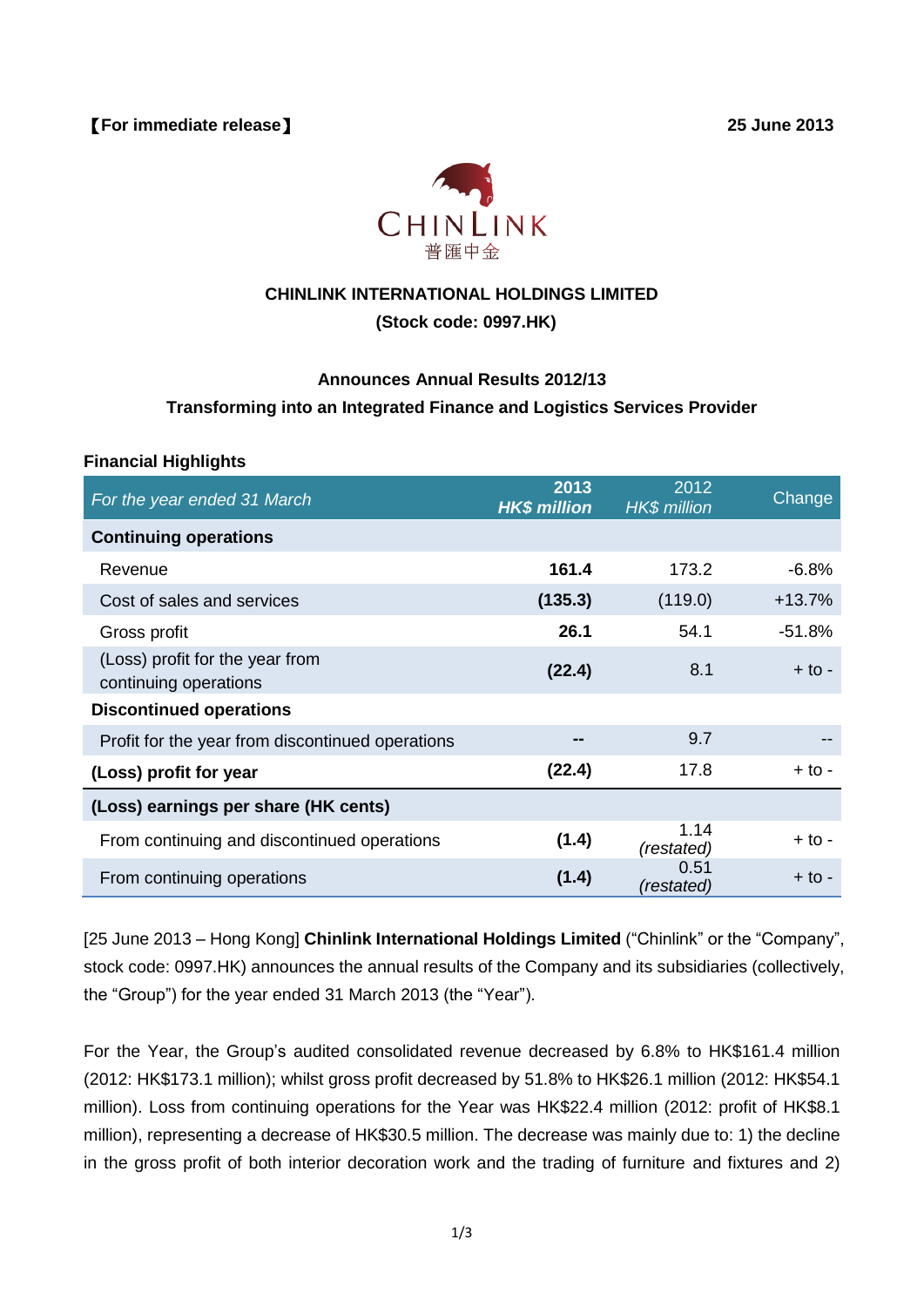significant increase in finance costs and consultancy fees to support the Group's new business development in finance and logistics services.

Subsequent to the organisational and business restructuring completed in January 2012, Chinlink is currently transforming itself into an integrated finance and logistics services provider in the People's Republic of China (the "PRC"). To implement this corporate strategy and to differentiate from existing operators of traditional logistics centres, the Group has executed the following strategic initiatives for its new business development:

- 1. Collaborating with three major building materials distribution centres in Xi'an City to secure a solid client base of over 8,000 tenants, mostly SMEs and the Group's logistics management and consulting services, e-commerce platform, financing solutions will be progressively available to the tenants;
- 2. Developing a self-owned logistics park in Hanzhong City, Shaanxi Province, with features such as product marketplace, warehouses, other logistics supporting facilities

In May 2013, the Group has made further progress on the finance and logistics services business by entering into a strategic agreement with Hong Kong Logistics Technology Systems Limited ("LTS") to develop a logistics IT system platform for the distribution centres and logistics parks operated by the Group in the cities of Xi'an and Hanzhong. Further, in June 2013, the Group was granted an official approval from financial affairs office of Shaanxi Province to establish a wholly-foreign owned enterprise with a registered capital and total investment of US\$30 million and US\$90 million respectively, to engage in financing guarantee services in Shaanxi Province.

**Mr. Li Weibin, Chairman of the Group, comments:** "Having the logistics IT platform and the WFOE financing guarantee enterprise operation license ready in the second half of 2013, the Group will soon begin the integrated finance and logistics services for the 8,000 tenants of the building materials distribution centres in Xi'an City. For our self-owned logistics park in Hangzhong City, the acquisition of the land for the first phase is scheduled to be completed in the second half of 2013. It is expected that stable and recurring cash flow from rental and logistics services from tenants and income from property sales will be used to fuel the Group's continuous development of the logistic park in Hanzhong. The Group is now well-prepared to pursue the vision of being an integrated finance and logistics services provider in China."

Looking ahead, the management will rigorously assess the challenges and opportunities that may arise in the new business venture, and continue to refine the new business model in order to build a sustainable business and create long term value for our shareholders.